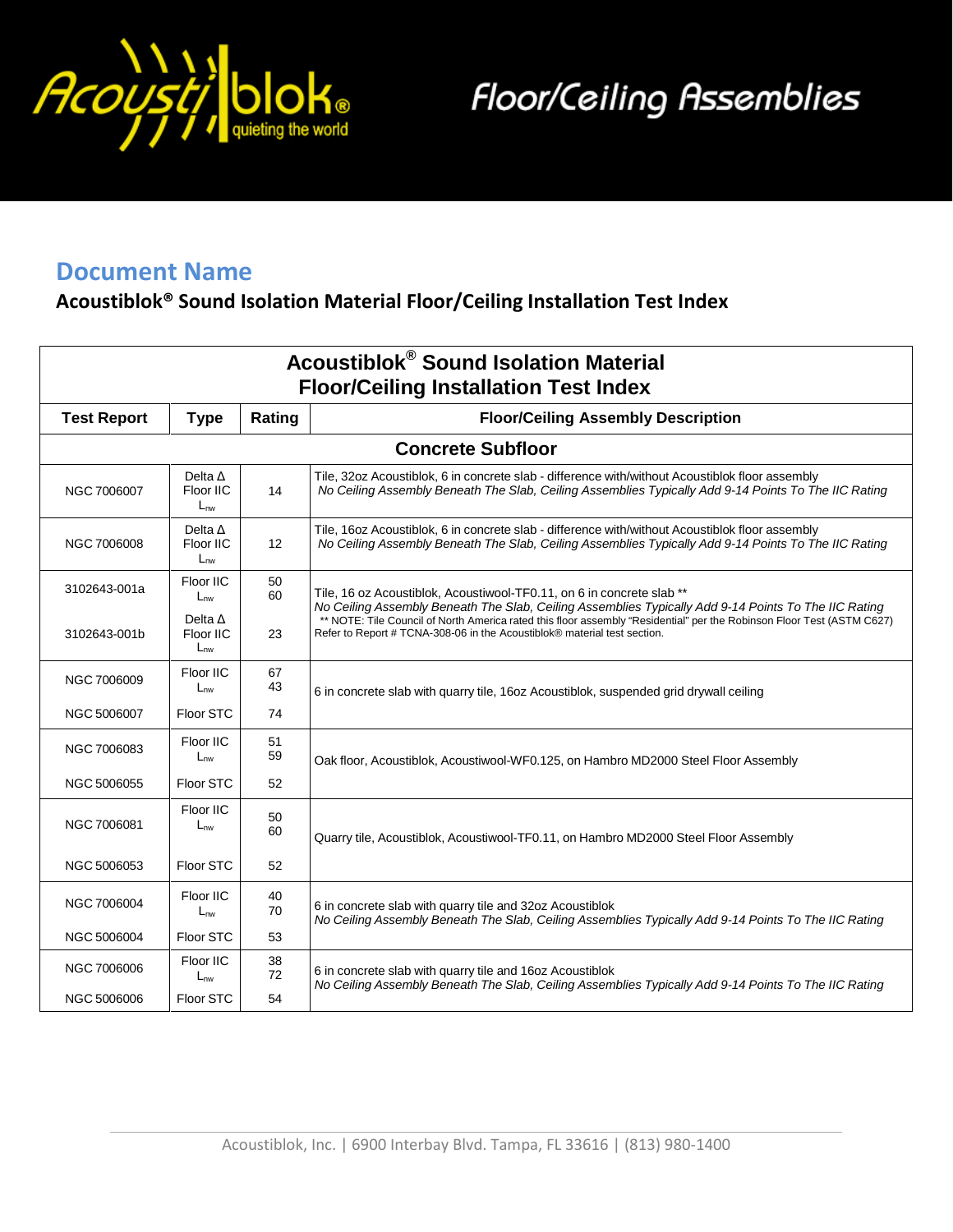

## **Floor/Ceiling Assemblies**

| <b>Test Report</b>   | <b>Type</b>           | Rating   | <b>Floor/Ceiling Assembly Description</b>                                         |  |
|----------------------|-----------------------|----------|-----------------------------------------------------------------------------------|--|
| <b>Wood Subfloor</b> |                       |          |                                                                                   |  |
| 3107558-003          | Floor IIC<br>$L_{nw}$ | 56<br>54 | Wood Floor, 160z Acoustiblok, Acoustiwool-WF0.125, Wood Joist, channel ceiling    |  |
| 3107558-004          | Floor STC             | 54       |                                                                                   |  |
| NGC 7003075          | Floor IIC<br>$L_{nw}$ | 54<br>56 | Oak on plywood, rubber underlayment, plywood, 16oz Acoustiblok, channel ceiling   |  |
| NGC 5003031          | Floor STC             | 56       |                                                                                   |  |
| NGC 7003073          | Floor IIC<br>$L_{nw}$ | 53<br>57 | Oak on plywood, soundmat underlayment, plywood, 16oz Acoustiblok, channel ceiling |  |
| NGC 5003029          | Floor STC             | 56       |                                                                                   |  |
| NGC 7006002          | Floor IIC<br>$L_{nw}$ | 51<br>59 | Oak floor on plywood substrate, 32oz Acoustiblok, OSB subfloor, channel ceiling   |  |
| NGC 5006002          | Floor STC             | 55       |                                                                                   |  |
| NGC 7006003          | Floor IIC<br>$L_{nw}$ | 49<br>61 | Oak floor on plywood substrate, 16oz Acoustiblok, OSB subfloor, channel ceiling   |  |
| NGC 5006003          | Floor STC             | 55       |                                                                                   |  |
| NGC 7003074          | Floor IIC<br>$L_{nw}$ | 67<br>43 | Carpet, pad, soundmat underlayment, 16oz Acoustiblok, channel ceiling             |  |
| NGC 5003030          | Floor STC             | 54       |                                                                                   |  |

*Note:*  $L_{\text{max}}$  ratings from conversion:  $L_{\text{max}} = 110 - \text{HC}$ <br> $R_w$  and STC ratings vary marginally in the equation  $R_w = .98 \text{STC} + 1.1$ ; however, they remain generally identical